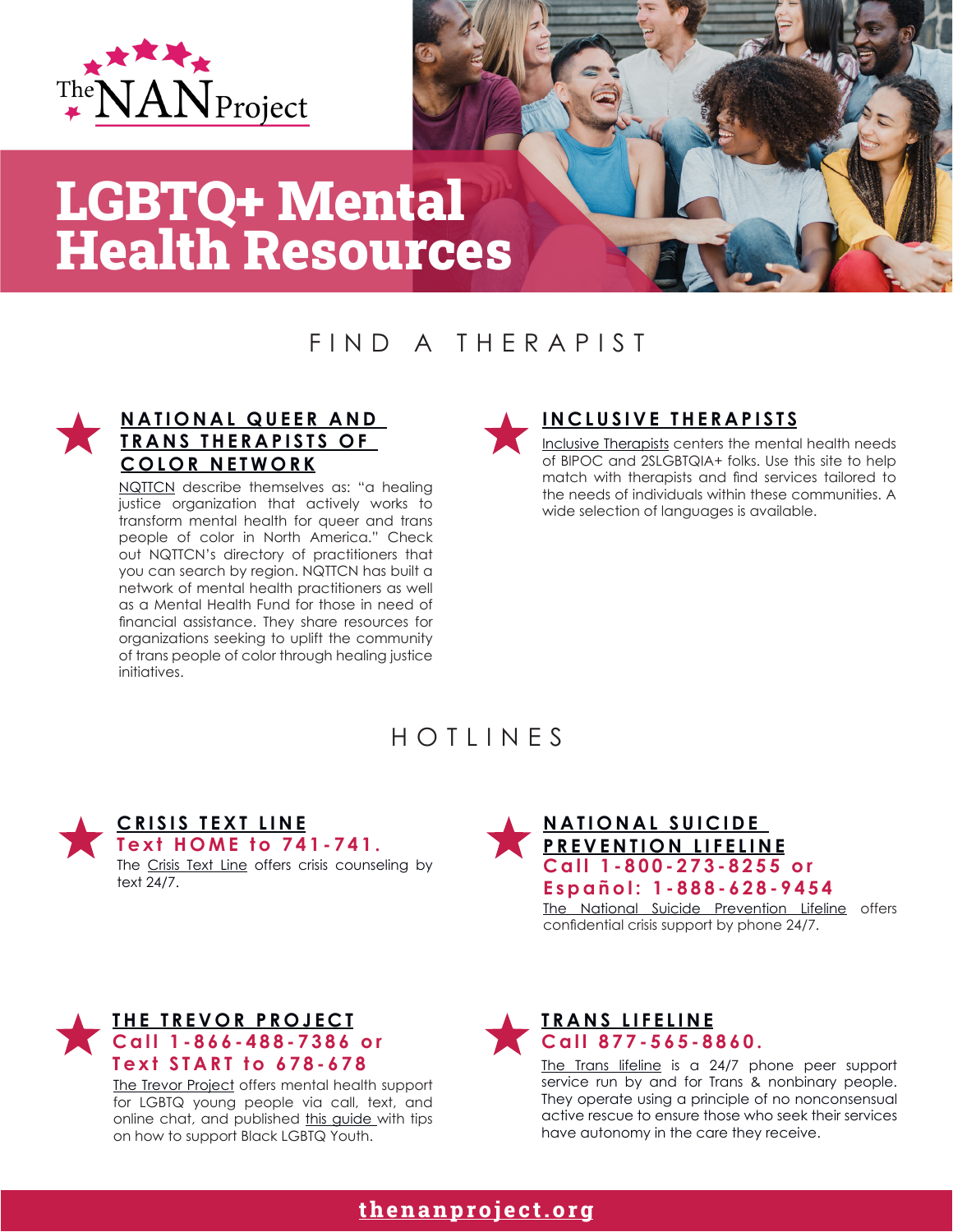

# LGBTQ+ Mental Health Resources

# L E A R N M O R E A B O U T L G B T Q + MENTAL HEALTH



#### **[NAMI - LGBTQI RESOURCES](https://www.nami.org/Your-Journey/Identity-and-Cultural-Dimensions/LGBTQI)**

A mental health guide for LGBTQI individuals. It goes over mental health care barriers, cultural competency, and includes a list of mental health resources, therapist directories, self-care guides, and educational resources.



#### **MHTTC LGBTQIA+ BEHAVIORAL [HEALTH RESOURCES](https://mhttcnetwork.org/centers/northwest-mhttc/lgbtqia-behavioral-health-resources)**

This page includes a list of LGBTQIA+ resources compiled by the Mental Health Technology Transfer Network. The page includes connections for community support, education, research, articles, podcasts and webinars, and organizations that center LGBTQ+ folks.



This page from the American Psychiatric Association provides a series of- blogs, articles, videos, downloadable handouts, and modules centering mental health treatment of the LGBTQ population.



This resource provides a series of youth-serving LGBTQ+ organizations in Massachusetts for getting involved or learning more.



★

**HOW CAN BEING LGBTQ INFLUENCE MENTAL HEALTH?** [LGBTQ+ Communities and Mental Health](https://www.mhanational.org/issues/lgbtq-communities-and-mental-health)

**HOW CAN I SUPPORT THE MENTAL HEALTH OF LGBT STUDENTS?** [A Guide to Supporting Lesbian, Gay, Bisexual and Transgender Students in Your School](https://www.glsen.org/sites/default/files/GLSEN%20Safe%20Space%20Kit.pdf) 



**HOW CAN I HONOR VICTIMS OF ANTI-TRANS VIOLENCE?** GLAAD Transgender Day of Remembrance

**WHAT DOES IT MEAN TO BE AN ALLY?** [The Guide to Allyship](https://guidetoallyship.com/) [A Guide to Being an Ally to Transgender and Nonbinary Youth – The Trevor Project](https://www.thetrevorproject.org/resources/trevor-support-center/a-guide-to-being-an-ally-to-transgender-and-nonbinary-youth/)  [Ally or Accomplice? The Language of Activism](https://www.learningforjustice.org/magazine/ally-or-accomplice-the-language-of-activism)

### **[thenanproject.org](http://thenanproject.org)**